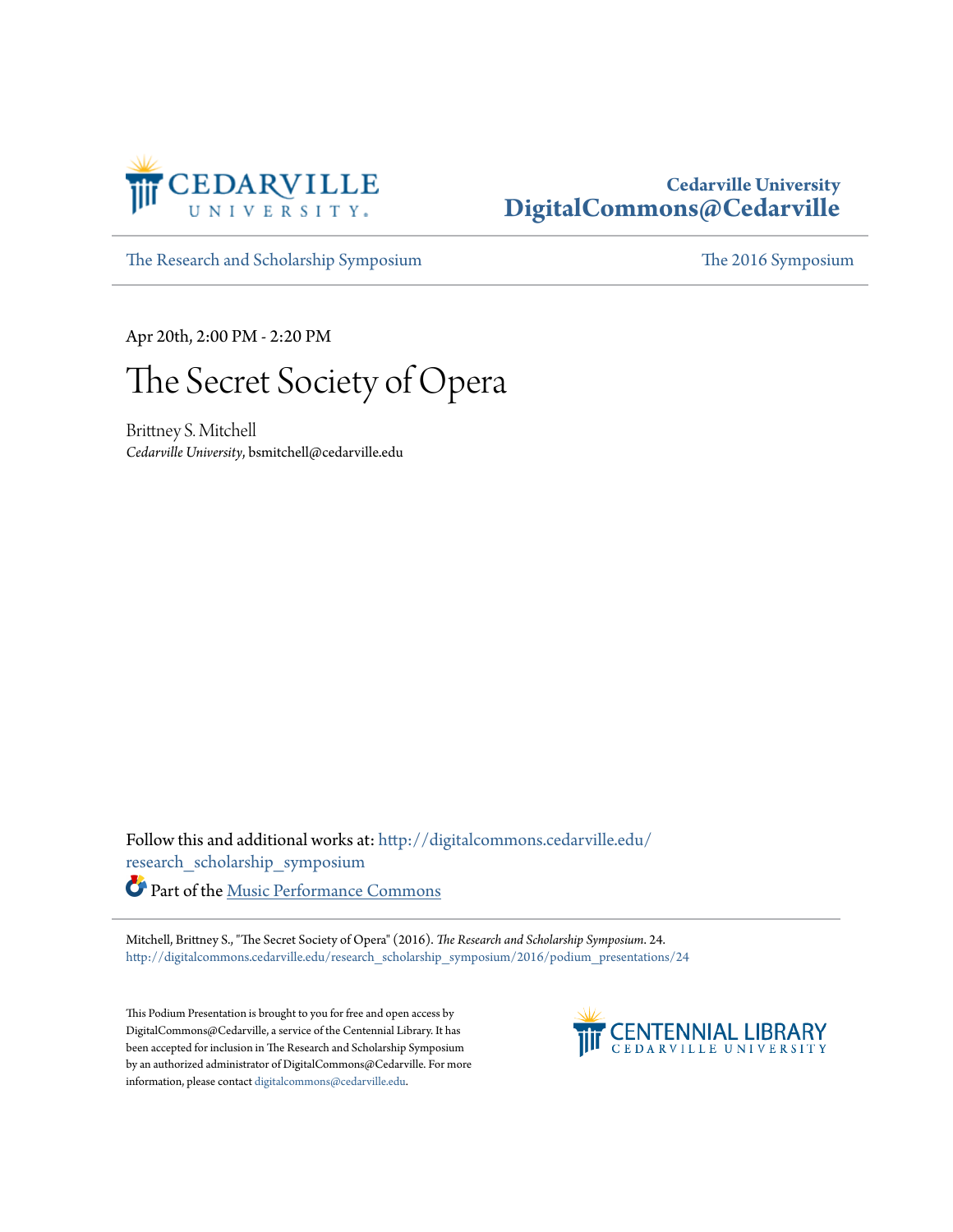Opera: The Wood Workings

Brittney Mitchell Music History I: HLMU 3310 December 11, 2015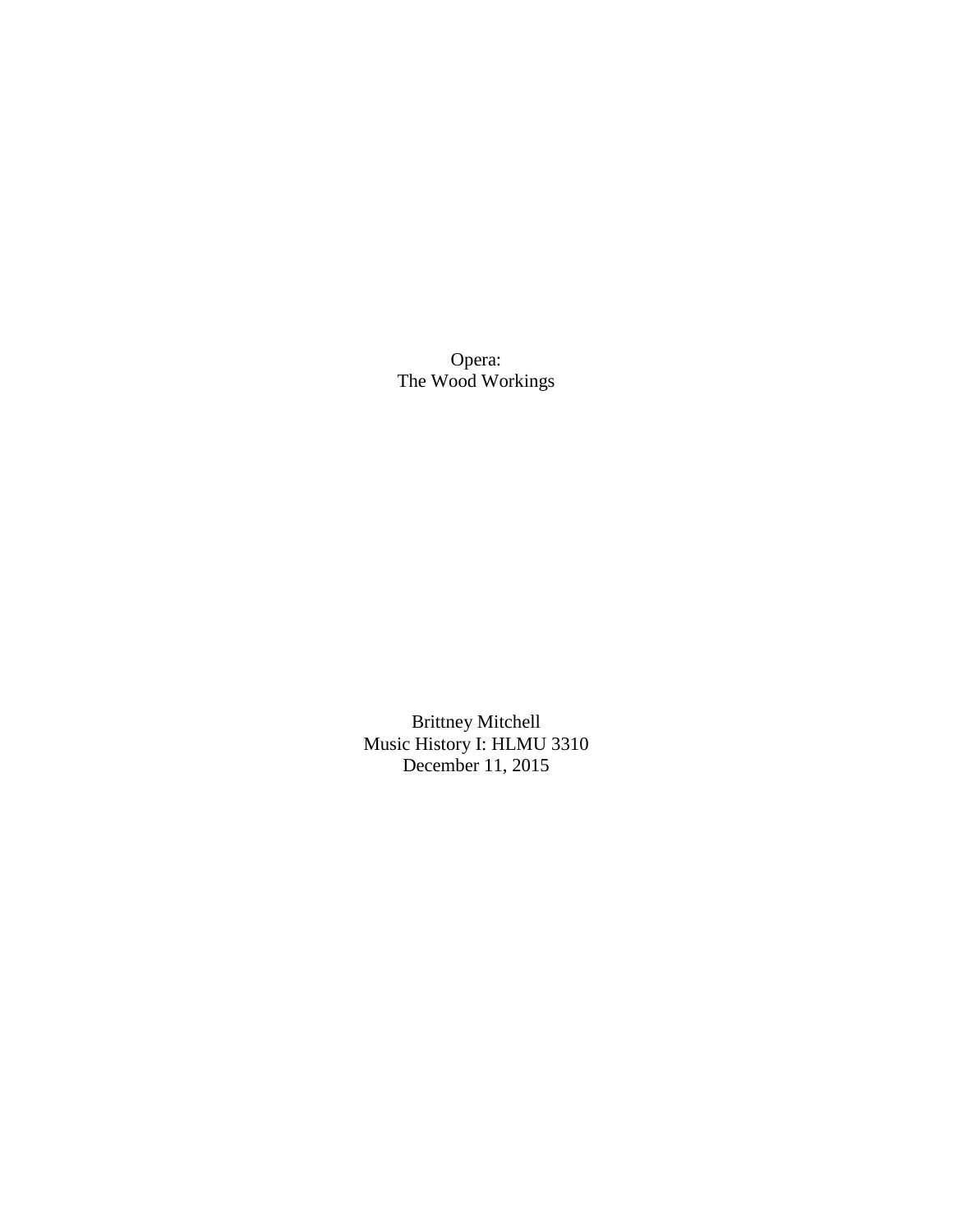From the Renaissance to the present, opera has attracted the masses of the Western World to the seats of the opera theaters. Would it surprise a listener to know that such a phenomena such as opera was once an idea? Certainly not, but with something so richly engrained in musical society as opera, it is easy to forget it had a starting place from whence it did not exist previously. Through this paper I intend to highlight the how the eclecticism of Opera, through the works of the Florentine Camerata and the various influences that guided them, went from a few common ideas and became a collaborated work.

"It is in fact the characteristic advantage of opera that neither its words alone nor its music alone can express all that its drama requires. The images of music are just communicative as the images of poetry and the two arts may often combine with one another best when the sound and the sense of the poetry are either neutral enough or incomplete enough not to be unduly contorted by the difficult but rewarding compromises or pitch, rhythm, and tempo…"<sup>1</sup>

 The idea of opera began in closed rooms amongst musicians, philosophers, and artists who felt compelled by Ancient Greek philosophy to create a style of music that strongly communicates drama and emotion. This achievement can be no less attributed to the musicians, philosophers and artists of the Florentine Camerata. Their ultimate product would eventually result in a marriage of music, poetry and drama that would be unlike anything produced on the stage before. The Italians would call it, "opera."

During the late Renaissance the Italian world was divided into several political principalities. Within these principalities resided several *Cameratas*, otherwise known as

<sup>1</sup> Robert Donington. *The Rise of Opera*. New York: Charles Scribner's Sons, 1981. 18.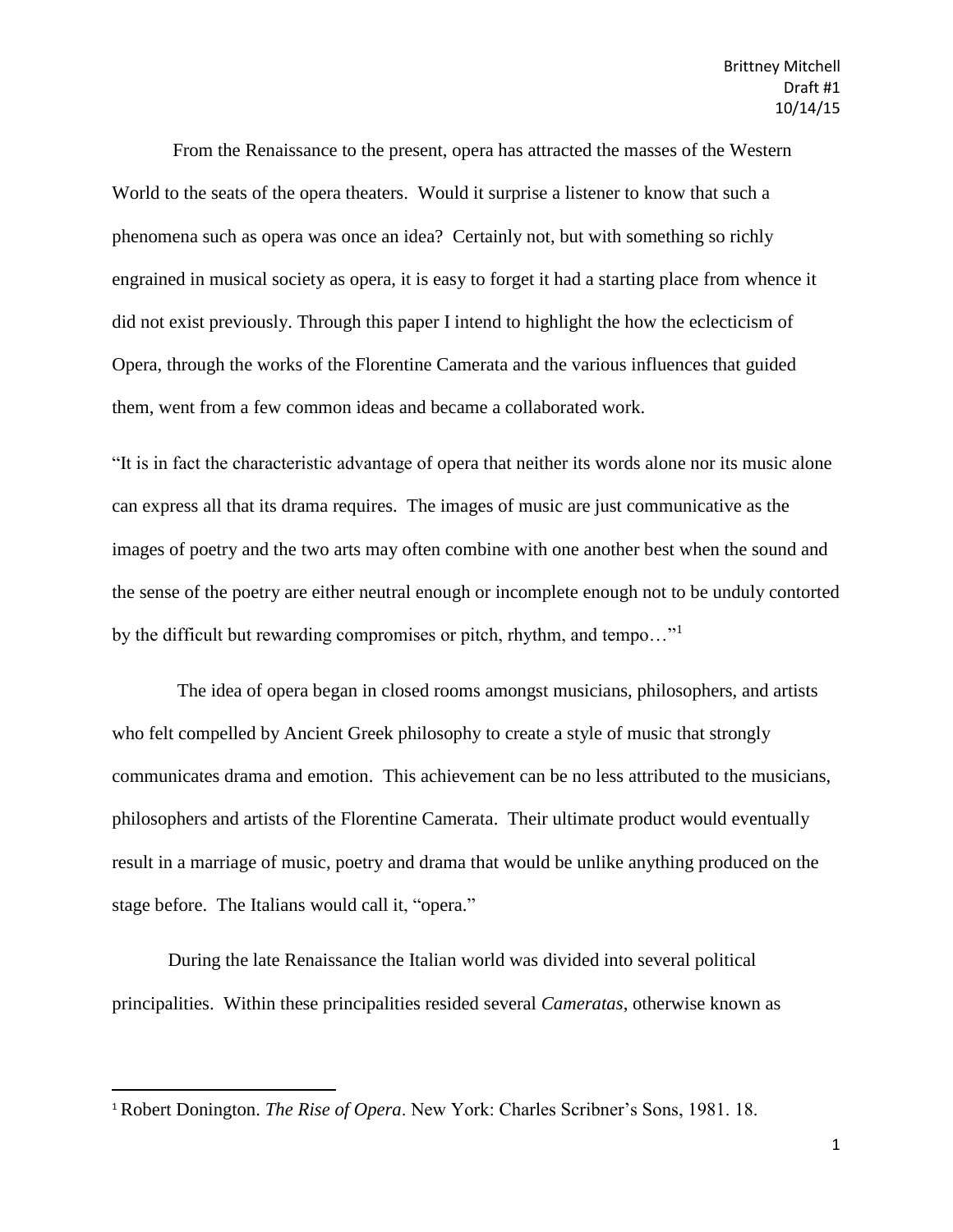*learned societies.* A modern person may understand these societies more commonly as *salons*. The Florentine Camerata was one such salon. However, "one" would hardly have described the networking of the Florentine Camerata.

The idea of the Florentine Camerata has, in recent years become known as a loose term for a very large and complex networking of intellectual societies. Though most evidence attributes the originations of opera to the Florentine Camerata, there is still much to be found in the studies of other societies throughout Italy during the Renasissance. Though the birth of opera can be attributed to the Florentine Camerata, it is important to understand that it was not solely dependent on this *one* group. Rather, opera was a development resulting from musical experimentation by those in the Florentine Camerata as well as the many sources that the Camerata members possessed individually and ultimately inspired by the works of other societies. To say that the Florentine Camerata invented opera would discredit many other influences that were developing the idea simultaneously with the Camerata. Because of this opera's developments were eclectic, and continue in that tradition to this day.

The Camerata that was closest attributed to opera began its span of influence roughly around 1577. Giovani de' Bardi, assisted by the poet Ottavio Rinuccini, were commissioned to compose a musical drama in honor of the marriage of Cesare d'Este and Virginia de' Medici. The work was called: "L'amico fido" or "The Faithfull Friend". This work consisted of six interludes (or mini acts/scenes) plus an elaborate Ballata (Italian musical form) which was sung and danced by shepherds in Tuscan costume. The ensemble was fully set and costumed and accompanied by a sizeable orchestra.<sup>2</sup> The presentation delighted the audience, and the pleased

 $\overline{\phantom{a}}$ 

<sup>2</sup> Robert Donington. *The Rise of Opera*. New York: Charles Scribner's Sons, 1981. 62.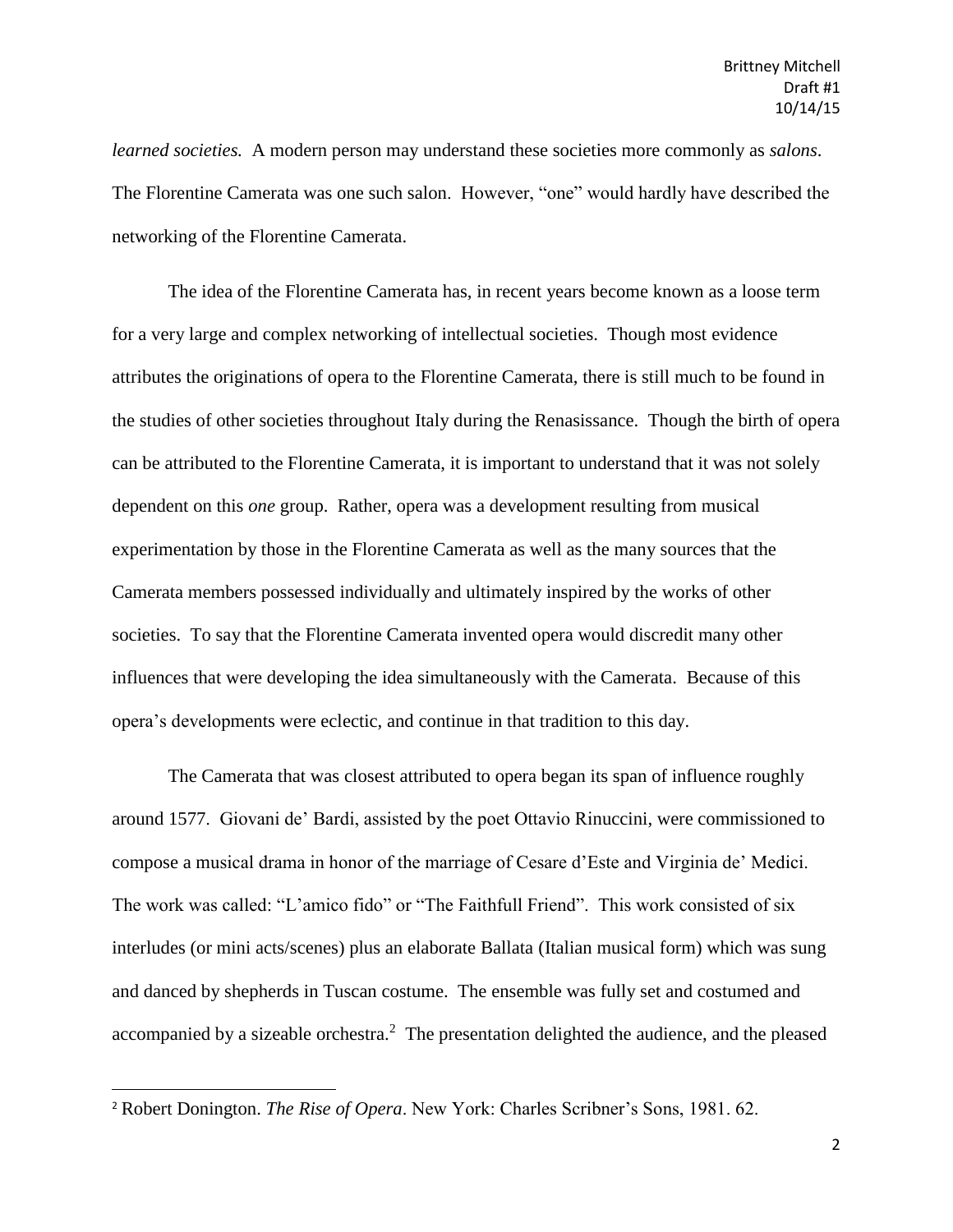the Medici family. Such success was merely the beginning of an even grander development. New ideas in philosophy and music would soon become a large influence towards the advancement of even the Florentine Camerata's developments.

At this time, the Western World gave rise to ideals known as: "Neo-Platonism" during the Renaissance period, and the "Doctrine of Affectations" in the Baroque period. Through these ideals Opera was inspired and then developed. "Everyone has heard of the papers of the Florentine *camerata* of enthusiastically humanistic aristocrats who used many of their meetings to create as faithful as possible a reconstruction of Attic tragedy and ended up by finding that their experiment had produced opera."<sup>3</sup>

In the sixteenth century Antiquity became a high interest in the Western World. This interest was inspired by the massive influx of discoveries of ancient Greece being discovered throughout Italy. These discoveries imposed their ancient doctrines (unintentionally) on characters of the Renaissance which in turn created a set of philosophies known as "Neo-Platonism".

From its name, "Neo-Platonism", we see that it is: New (Neo) Studies (isms) of Plato. One of Plato's greatest philosophies on the arts says,

"art is a veil which half reveals, in the very act of half concealing, deeper meanings than its surface shows."<sup>4</sup>

This philosophy, and many others of Plato's, were great inspiration in developing Opera.

 $\overline{\phantom{a}}$ 

<sup>3</sup>Ernst Krenek. *Exploring Music; Essays.* New York: October House, 1966. 98.

<sup>4</sup> Robert Donington. *The Rise of Opera*. New York: Charles Scribner's Sons, 1981. 21.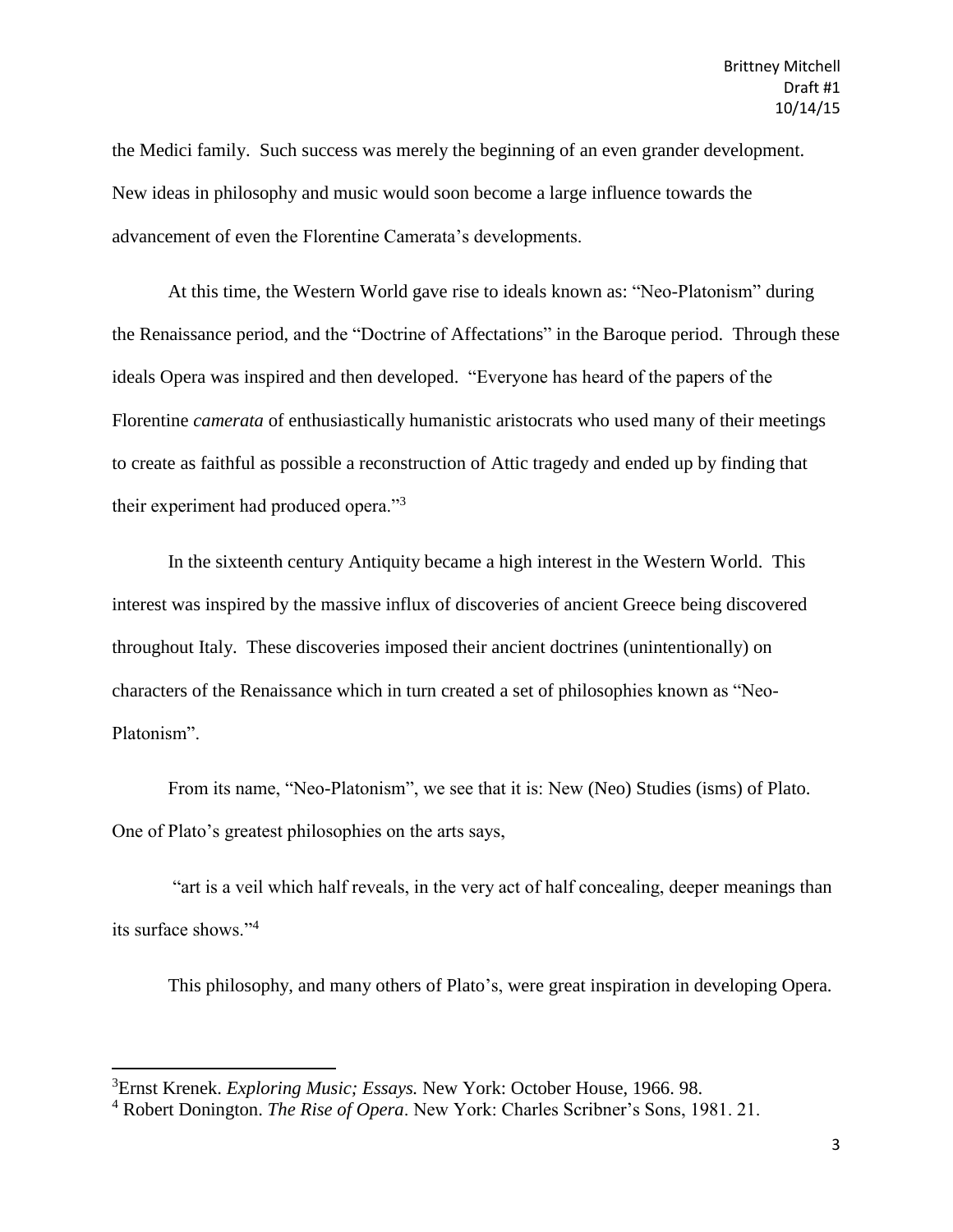Prior to Neo-Platonism vocal music of the Italian Renaissance was polyphonic. In other words, the music was sung with multiple, differing parts layering over each other. Up until this point, monophonic singing (solo singing) had hardly been considered. One such objection that the Camerata had towards polyphonic singing was that it was too strictly dictated by the music and did not allow for expressions of deeper meanings (Neo-Platonism) to be expressed. The Camerata wanted to create an art form that would stray away from the *mathematical* systems of polyphonic vocal music of the renaissance. They sought to do this by creating an emphasis on monophonic singing and accentuate it by staging this singing in a tangible environment.

Opera began its emergence during the  $16<sup>th</sup>$  century amidst the music of the ballet, the intermedio, the pastorale, the madrigal comedy, and (as mentioned above) a revival of monophonic compositions. Of these, the greatest influence on opera were the monophonic developments. Of the Neo-Platonic discoveries, composers were drawn to the concept that Ancient Greek Theater was half epic and half lyric.<sup>5</sup> Composers in Florence Italy used these concepts to create a sort of speech-like dramatic music (we call it recitative). By combining monophonic principles at the time with the concept of Ancient Greek Theater, the Camerata created something new and revolutionary.

The ironic mystery in this development was that, at the time, very little was known on how the music of Ancient Greece had actually sounded. Despite this, the Neo-Platonic *rave* of the late Renaissance, made the interest in Ancient Greek Theater grow tremendously. The

<sup>5</sup>Arthur Elson. *The Book of Musical Knowledge*; the History*, Technique, and Appreciation of Music, Together With Lives of the Great Composers, for Music-Lovers, Students and Teachers.* New York: Tudor Pub. Co.,1927. 16.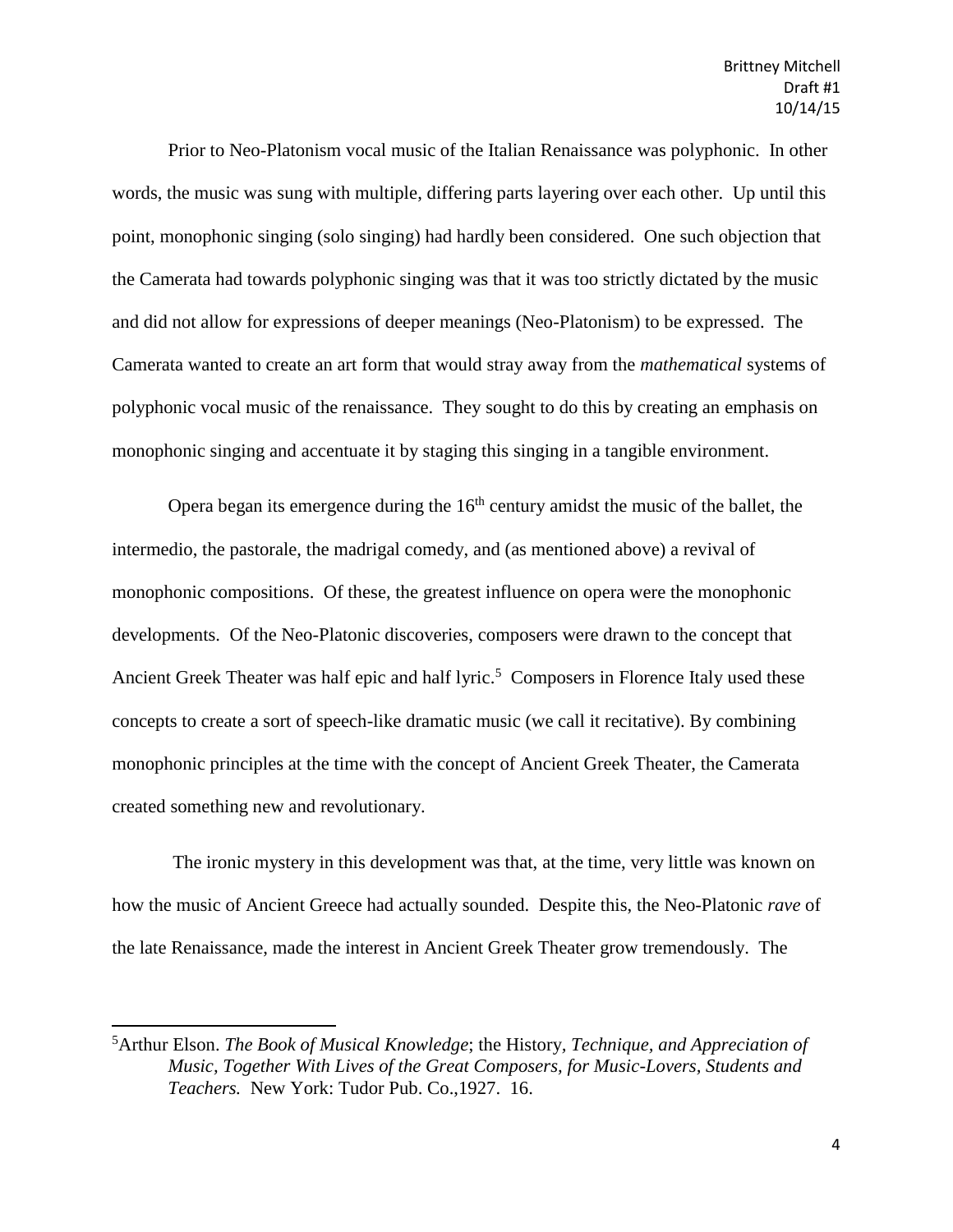Camerata, and other musical societies took interest in Greek Tragedy and sought to find resources of these books for their study. However, what they were able to gain access to, they did not possess any knowledge of how the music worked (as mentioned before). Very little of Ancient Greek music remains today and even smaller fragments of Greek Tragedy. Yet, the Camerata still sought to model their own musical style from what ancient finds were accessible.

Professor Viero Pettori of the University in Florence and his student Girolamo Mei are responsible for the resources of Ancient Greek music in Florence. Pettori and Mei sought to find the original Greek manuscripts (not the Latin translations) of Greek music. They succeeded in finding copies of works such as "Agamemnon" by Aeschylus, and "Electra" by Euripides. Through these achievements Mei was given the recognition and opportunity necessary to spend the next fourteen years studying Greek drama and music in Rome.

In the midst of this work Mei began receiving letters from an accomplished composer by the name of Vincenzo Galilei. Galilei requested of Mei regarding ancient Greek music for the use of intellectual groups in Florence. Among these intellectual groups included Giovanni Bardi's *Camerata*. On behalf of Bardi and the Camerata, Galilei asked Mei how and why Greek music was able to set poetic texts so expressively. Mei responded that the Greek's monadic style allowed the emotions of the text to be expressed by a single melodic line.

Galilei, with Mei's consent, took Mei's conclusions of Greek music and included them in his work *Dialogo della musica antica e della moderna* or *Dialogue of music ancient and modern*. In this work, based on Mei's discoveries, Galilei explains the importance of understanding text in Greek music. This includes that the emphasis must be on the solo voice with little accompaniment, the words must be sung with resemblance to correct and natural speech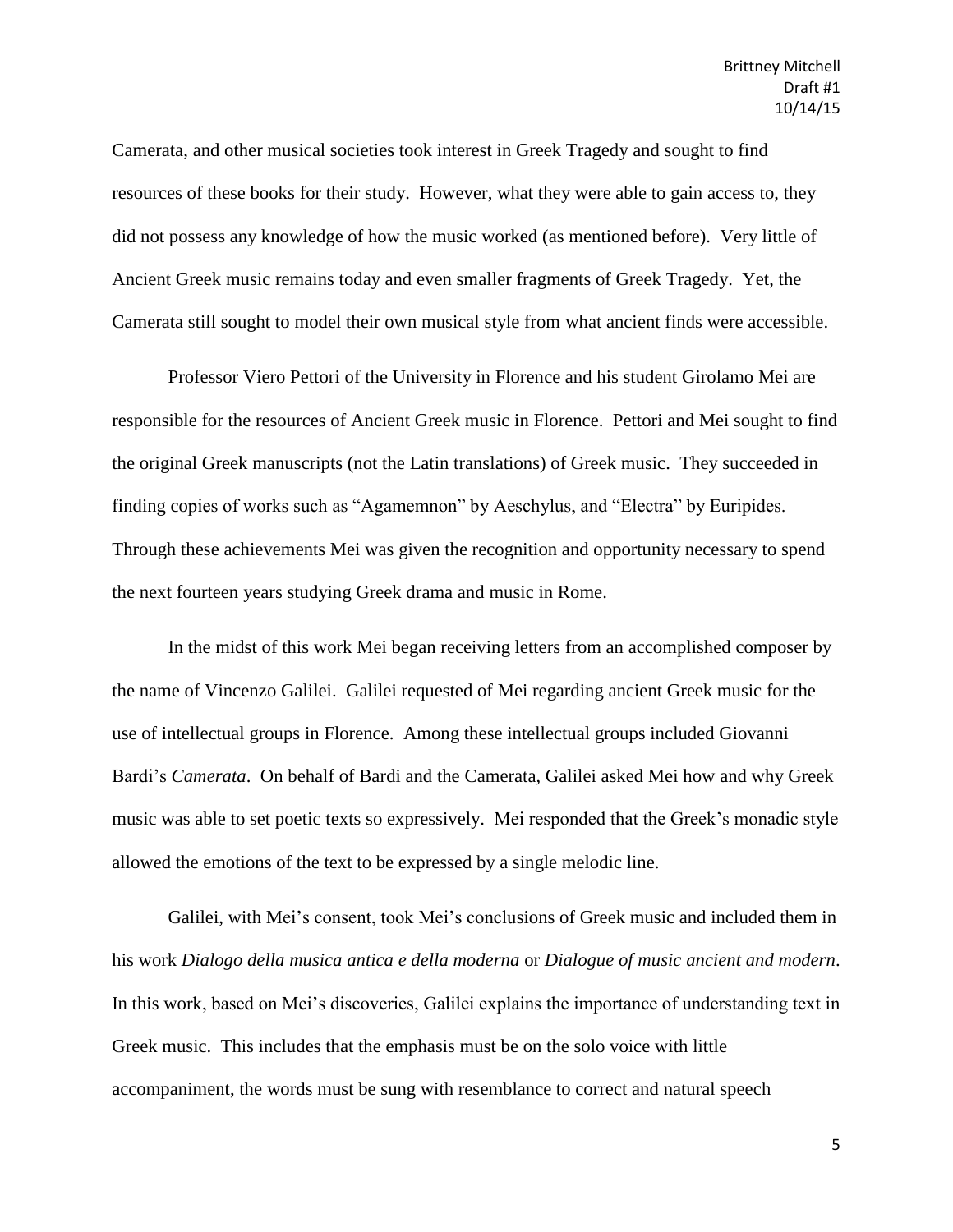declamation, and the melody must interpret the emotion of the passage and not just the mere details. These terms became the staple in future performing of dramatic music in the Florentine world.

One of Galilei's ideals, clearly gleaned from Ancient Greece, that contributed to the invention of opera was Aristotle's view of the usage of music as a platform for emotions. Aristotle explains this concept quite clearly,

"By *pleasurable language,* I mean language that has the embellishments of rhythm, melody, and metre. And I add, by *different means in different parts,* because in some parts metre alone is employed, in others, melody."<sup>6</sup>

What can be seen here is that the musical elements such as rhythm, melody, and metre (meter) are embellishments in order to make the poetry pleasurable. The Camerata, and other groups of the time, sought to understand deeper what Aristotle meant by this.

As the world began to embark into the Baroque period, more musical elements and studies contributed to opera's development. Stemming from Neo Platonism was the Baroque ideal known as: the Doctrine of the Affections. Essentially, the Doctrine of the Affections emphasized more on the primary role of the arts was to convey emotions rather than the musician's skills. This was greatly contrary to the mathematical approaches to music used in the Renaissance polyphony.

<sup>&</sup>lt;sup>6</sup> Donald J. Grout, and Hermine Weigel Williams. A Short History of Opera. 4<sup>th</sup> edition. New York: Columbia University Press, 2003. 10.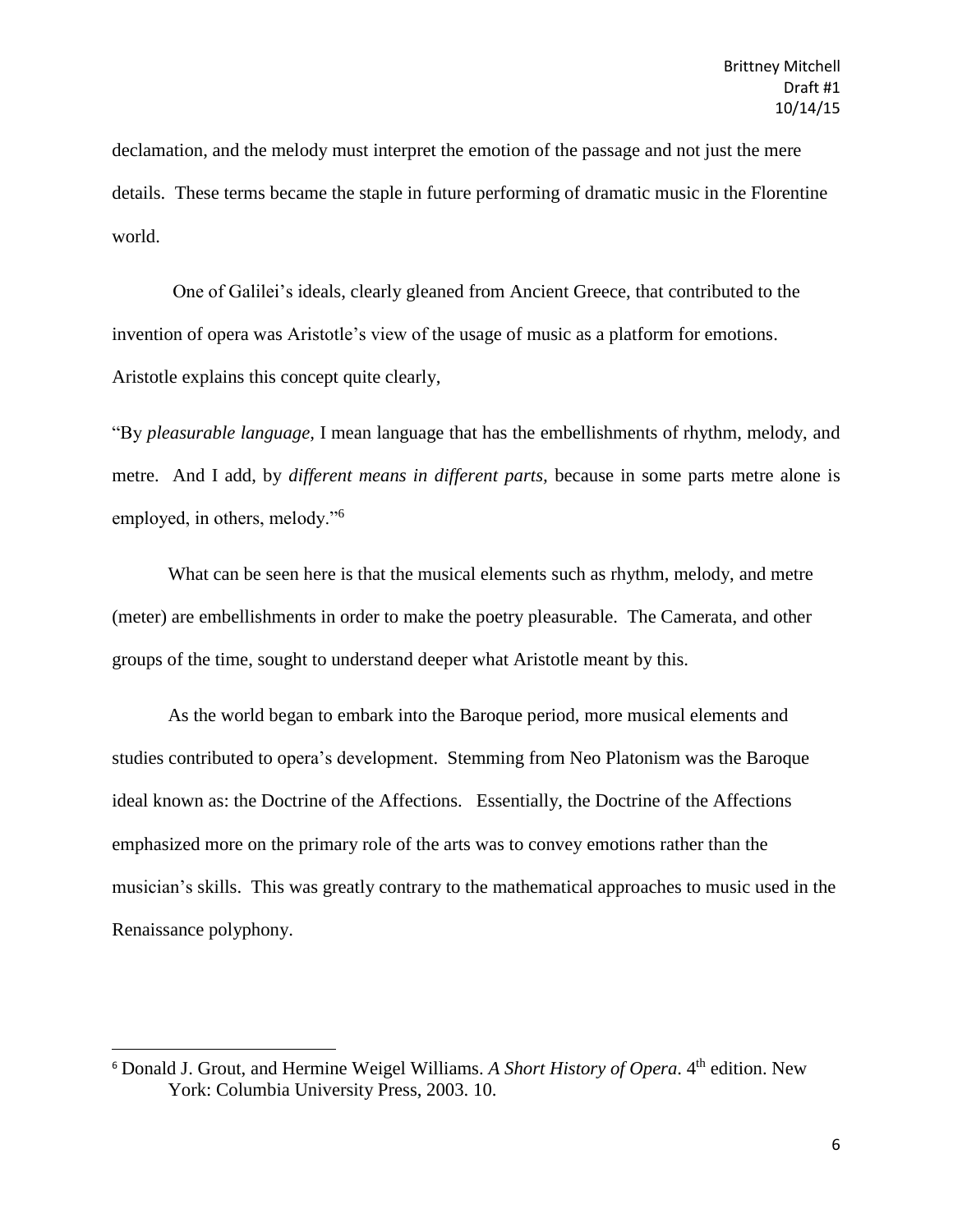In vocal music, the Doctrine of the Affections, inspired composers to lean towards the monophonic (solo voice) style, versus the previous polyphonic style of the Renaissance. This focus on solo singing brought rise to Opera's greatest predecessors: madrigals and musical dramas.

Madrigals, were taken from an even older tradition taken from the Renaissance period. Madrigals were usually sung in polyphonic or homophonic parts. The greatest influence on opera from madrigals was their use of text-painting. Text painting was a musical expression that illuminated the text in a literal way. If the word being sung was "ascending" then the notes of the line would ascend. This created a way to relate, or rather, create text through music.

Musical drama was an advancement in both sacred vocal music and secular vocal music. In the middle of the fourteenth century sacred music liturgical dramas and mysteries were examples of musical drama. Liturgical dramas were vocal settings of a religious scene (typically the nativity or the resurrection) that were not staged but only sung. The music of liturgical dramas ranged from solo movements to choral movements. Mysteries, seen as the predecessor of oratorios, varied slightly from liturgical dramas in their topics. Mysteries were written on a much larger scope such as "Mystery of the Old Testament" and could be performed over a period of twenty-five days.<sup>7</sup>

Secular dramatic music, aside from the music of antiquity, is known at its earliest by Adam de la Halle's play, "Le Jeu de Robin et de Marion". Many sources have tried even to

<sup>&</sup>lt;sup>7</sup> Donald J. Grout, and Hermine Weigel Williams. A Short History of Opera. 4<sup>th</sup> edition. New York: Columbia University Press, 2003. 14-16.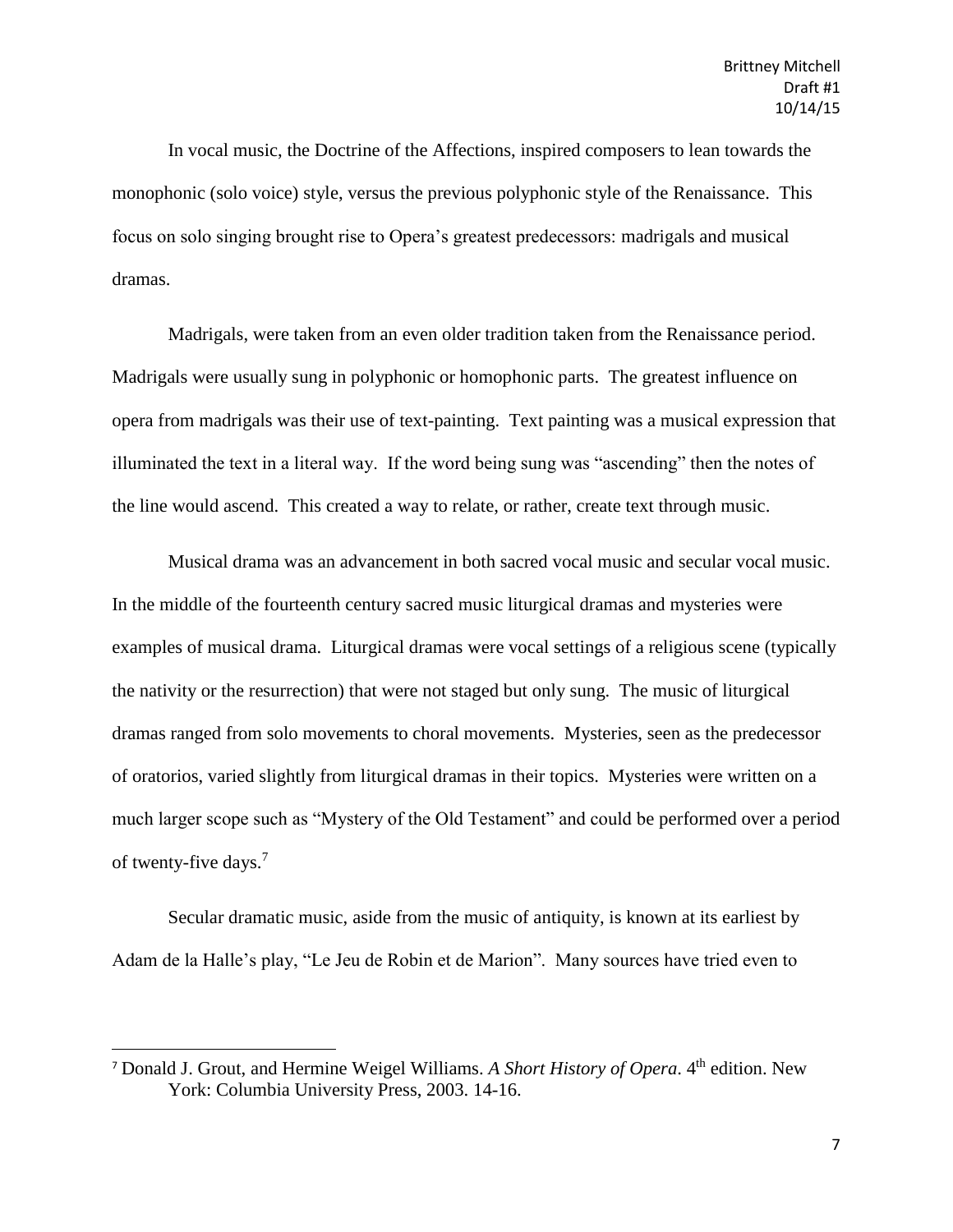categorize this work of musical drama as *opéra comique,* or opera with familiar tunes and spoken dialogue. However, Halle's work has no real relation to the actual genre of opera.

Galilei, Bardi, and the Camerata did not stop here in their advancements in musical drama. Eventually Bardi would depart from the Camerata in 1592 to continue studies in Rome, leaving Jacopo Corsi in his place as leader. The Camerata under Corsi consisted of composers: Tasso, Chiabrera, Monteverdi, Rinuccini, and Peri.

Of the Camerata, one of the most influential contributors to opera was Claudio Monteverdi. Monteverdi, born in 1567 in Cremona Italy, could have easily been described as a *scientist for music*. Namely, Monteverdi is called the first great composer of Opera.

Today, we have three surviving Operas by Monteverdi. L'Orfeo (Orpheus), Il ritorno d'Ulisse in patria (The Return of Ulysses to his Homeland), L'incoronazione di Poppea (The Coronation of Poppea).

Monteverdi's work took the studies of the Camerata, and set a public standard of Opera that has flourished throughout the ages. Now the baton would be passed from the Camerata to Monteverdi, as he created the framework for opera.

"He taught humanity what we look and sound like on the operatic stage. His music touches the heart and confronts the soul as does that of few other composers. He is one of those artists whose work reconciles us to life."<sup>8</sup>

<sup>8</sup> Mark Ringer. *Opera's First Master; The Musical Dramas of Claudio Monteverdi*. New Jersey: Amadeus Press, 2006. X.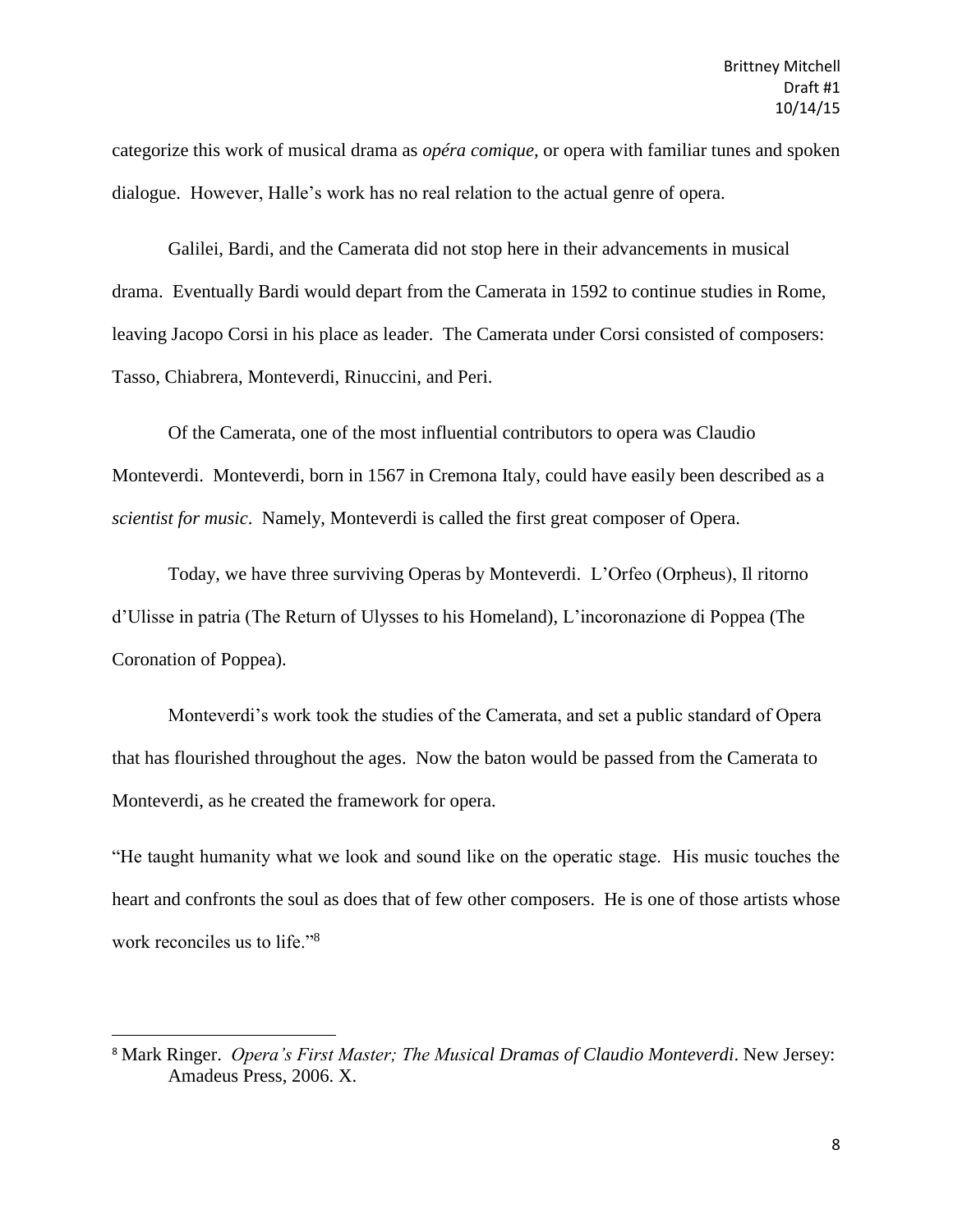It would almost seem providential that Monteverdi would be born in 1567 in Cremona Italy. The year 1567 would have been the same year that Palestrina (famous polyphonic composer) would have composed his greatest work: "Pope Marcelus Mass". Cremona during the 16<sup>th</sup> century would have also been the center for stringed instrument making. Perfectly catered to the new invention of the violin, which had been invading the musical scene. Thanks to his environment, Monteverdi began his musical career as a string player at the Mantuan court. Through this time, Monteverdi composed significant innovative works for stringed instruments.

Monteverdi's vocal composing was influenced by his teacher—the composer Marc'Antonio Ingeneri—who taught him the foundations of Renaissance polyphonic writing. By 1587 Monteverdi's first book of Madrigals for five voice emerged. Next to his operas, Monteverdi's madrigals were one of his greatest achievements. Such achievements gave Monteverdi a position in the Mantuan court.

Through the Mantuan court Monteverdi was introduced to the concept of the *intermedio*. At this time, the intermetdio was a staged vingettes on mythological themes. Intermetdio had become a regular staple to Court Theater. Its purpose would be to fill the gaps in court plays, allowing for scene change, all the while giving the audience a break from the action. Intermedio, historically seem to be one of the most distinguishable genres that could have really inspired opera.

Amongst these influences of the Florentine Camerata, monophonic singing, madrigalism, and intermedi—in 1606 Monteverdi began to undertake his first opera: "L'Orfeo". By February of 1607, "L'Orfeo" had made its premier. "L'Orfeo was based on an Ancient Greek Tragedy story of Orfeo and Euridice. The story opens with Orfeo and Euridice's wedding. Amidst the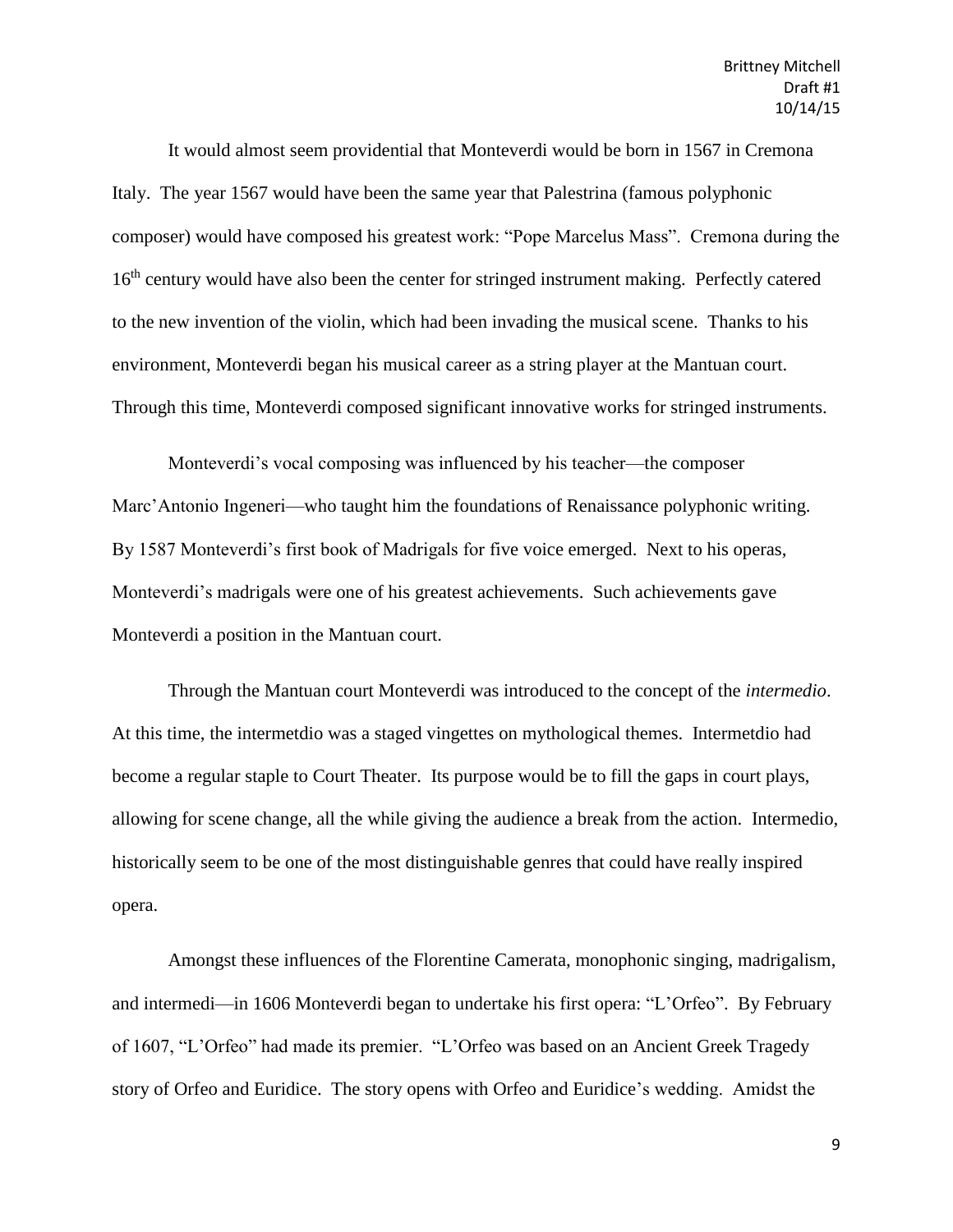wedding celebration Euridice is bitten by a snake and it kills her. Orfeo is heart-broken and vows to enter into Hades and return his love. The hero succeeds in retrieving Euridice, however to exit the underworld Orfeo must not look back. But, when the exit is closely in sight, Orfeo makes a detrimental mistake. The Hero looks back, and Euridice is forever banished to Hades.

"The premier of *L'Orfeo* revealed an art form that had come to a stage of genuine maturity, a medium capable of addressing the most serious concerns of human life with the emotional depth and intellectual complexity found only in the greatest art."<sup>9</sup>

Finally, the idea of opera, after all this time, had finally become a success. Within the next year, Monteverdi had already been commissioned by the Medici to write another opera. All the while, the court of Mantuan was digging deep into the Florentine reserves of opera developments. In 1608, Gagliano presented his new opera, "Dafne" for the Mantuan Court.

As the world was approaching into the Baroque era, the purpose for musical drama was beginning to change. There began to grow a greater division between the aristocracy and the middle classes. Countries of Europe were becoming more divided. There became a need for advances in physical and material activity.

"The result was the style, full of subtleties and sophistications, that we call Baroque."<sup>10</sup>

To this day, Monteverdi's "L'Orfeo" has become one of the most frequently performed and recorded seventeenth century operas from the Baroque period.

<sup>9</sup> Mark Ringer. *Opera's First Master; The Musical Dramas of Claudio Monteverdi*. New Jersey: Amadeus Press, 2006. 43.

<sup>10</sup> Howard D. McKinney, and W. R. Anderson. *Music in History; the evolution of an art*. New York: American Book Company, 1940. 309.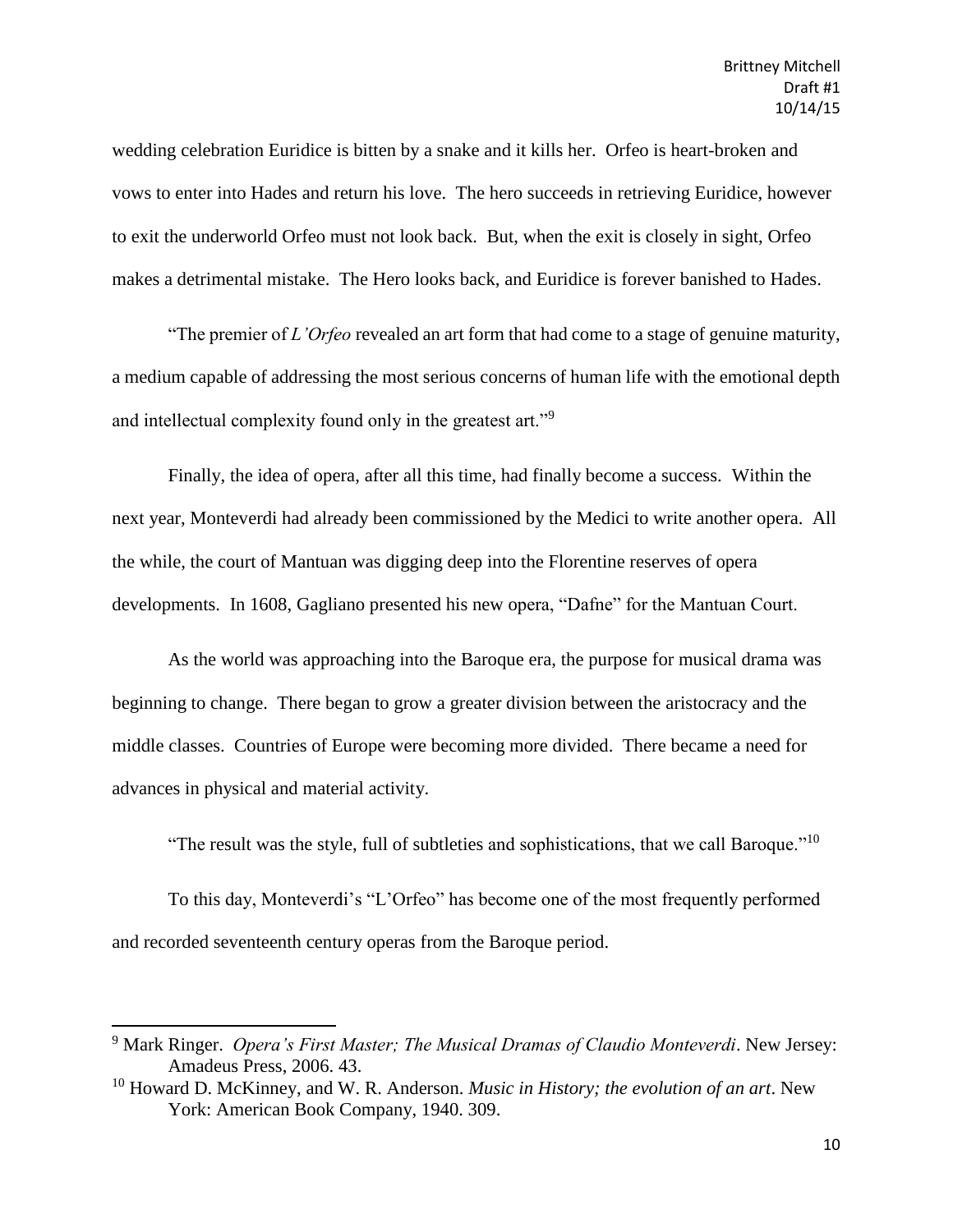Monteverdi's "L'Orfeo contained many different dramatic elements which became staple elements in Baroque Opera. The vocal developments of recitative secco, and the aria were among these. Likewise, the opera uses a story of grandiose proportions in that the characters are mythological and heroic, thus unable to relate to the average human or the Baroque era. Such entertainment was desired of the aristocracy of the time.

"The opera's (*L'Orfeo*) characters frequently call attention to oppositions—male and female, divine and human. As the son of the god Apollo and the Muse Calliope, the title character is a *semideo* (demigod), the very embodiment of duality. Along with the human/divine divide, the boundaries of life and death are explored, as is the primal opposition of light (Apollon in heaven) and dark (Plutone in the Inferno)."<sup>11</sup>

However, what I have mentioned thus far was only what was happening in Italy. Soon, France, England, and Germany would take notice. With the popularity of this new official genre, opera, the rest of the western world began to grab hold of its artistic potential.

The first to make an attempt at opera would be the French. Prior to 1654 the French world up until this point was heavily influenced by the ballet<sup>12</sup>. Therefore, it would seem fitting that the French Opera would incorporate the use of this fine art. Italian Opera began to make its way into the French courts through the influence of the Italian librettist: Rinucini, and the Italian composer: Caccini. There were various attempts to write opera by French composers: Michel de la Guerre, Pierre Perin, and Jean-Baptiste Lully. Of these three, the true success came from Lully. Lully had long had a reputation for creating ballets for the French Court. Soon these

l

<sup>11</sup> Mark Ringer. *Opera's First Master; The Musical Dramas of Claudio Monteverdi.* 44.

<sup>12</sup> Robert Donington. *The Rise of Opera*. New York: Charles Scribner's Sons, 1981. 281.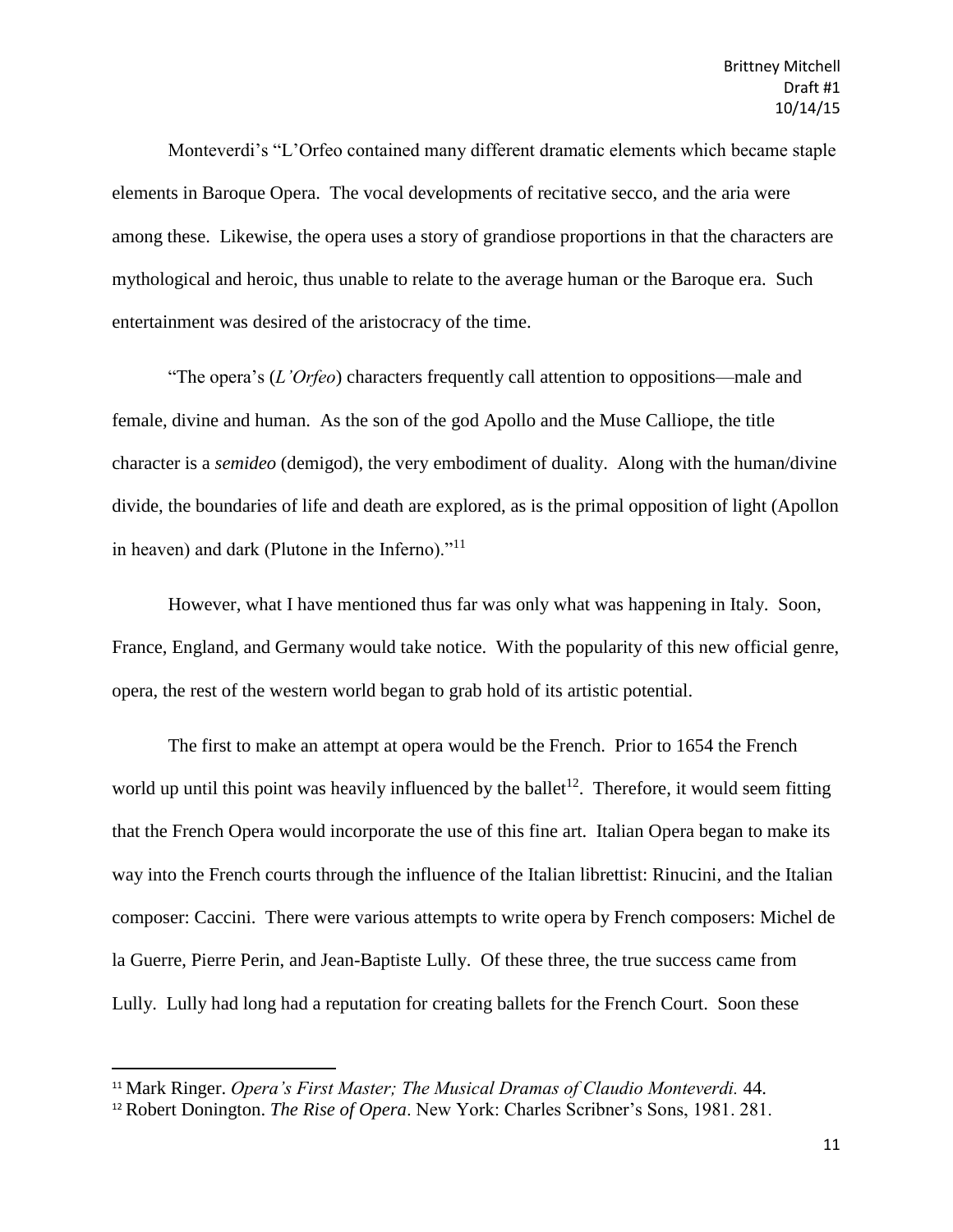ballets began to have more elaborate scenes, vocal music, acting, until it had evolved into a ballet-form of opera. By the middle of the Baroque period opera had become a common treat of the French aristocratic entertainment.

The next to follow, would have been the English in roughly 1675. English Opera, like French Opera, stemmed from a previously existing musical drama apart of English traditions. That tradition was known as the masque. The first English composer to create a truly English Opera was Henry Purcell. English Masque was a spectacle similar to our modern day musical theater. There was an emphasis on costuming, spoken dialogue, songs, and instrumental music. Purcell, began in experimenting by implementing solo singing as part of the masques. Eventually by the 1700's the English would have done away with the masque traditions of the past, and adapted the Italian influenced tradition of incorporating music into the masque.<sup>13</sup>

In the German world, composers were fascinated by the techniques of the outside world. However, it took some time to establish an official German style.

"Abstractly speaking, a purely "German" opera is one written for performance by German artists for German audiences, with an original libretto in the German language and on a German (or, at least, not a typically foreign) subject, composed by a German, and with music in a German (or, at least, not predominantly foreign) style. In actuality, there are few, if any, operas of the early period that correspond to this admittedly narrow definition."<sup>14</sup>

<sup>&</sup>lt;sup>13</sup> Donald J. Grout, and Hermine Weigel Williams. A Short History of Opera. 4<sup>th</sup> edition. New York: Columbia University Press, 2003. 147.

<sup>&</sup>lt;sup>14</sup> Donald J. Grout, and Hermine Weigel Williams. A Short History of Opera. 4<sup>th</sup> edition. New York: Columbia University Press, 2003. 121.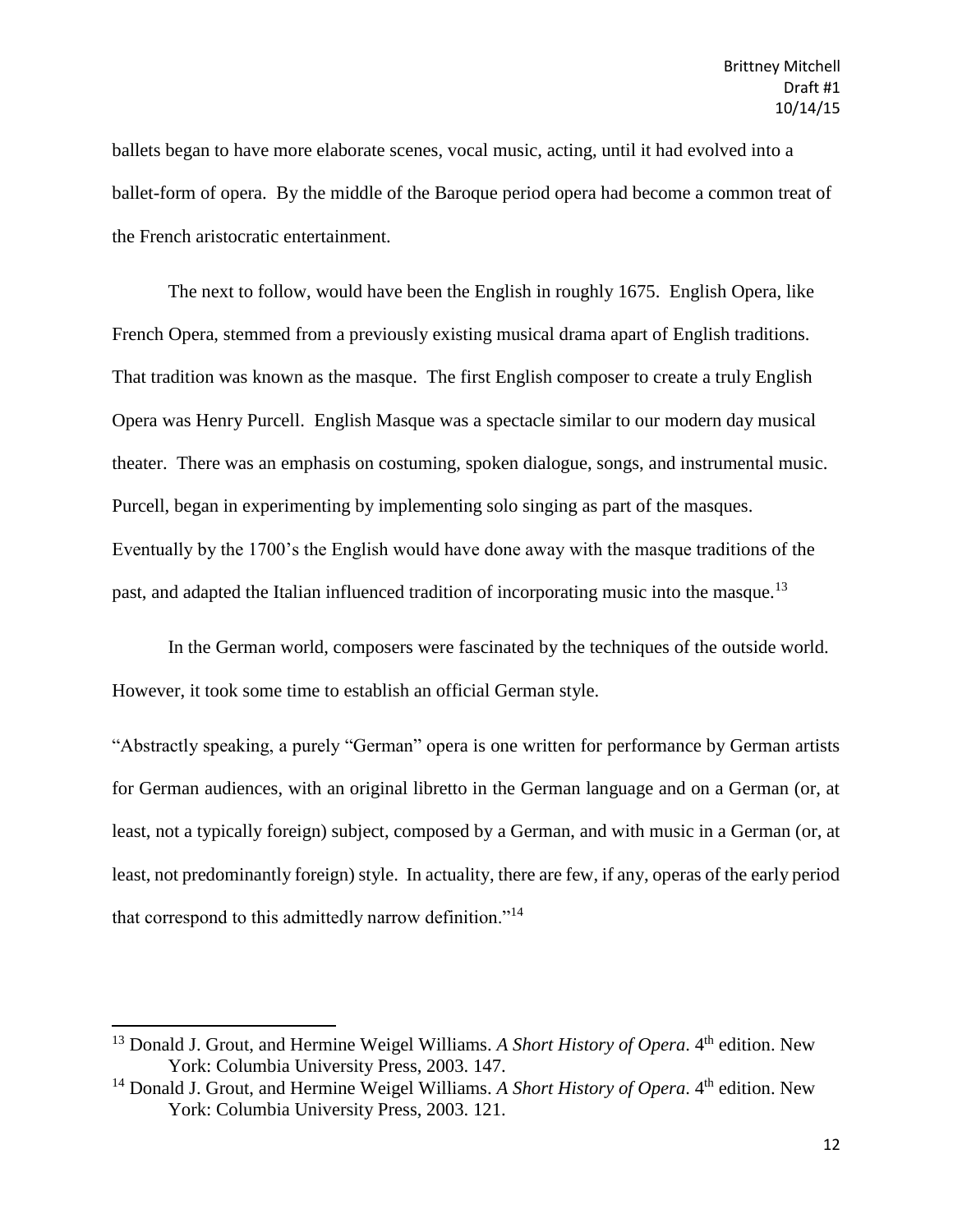Due to vast cultural and political issues in Germany during this time, Germany did not have any musical drama style of their own. Whereas the Italians had Intermezzi, the French had ballet, and the English had masques; the Germans were introduced to opera by the Italians performing their operas for the German courts. Without a truly German form of musical drama, Germany chose to imitate the Italian styles. The Germans began importing Italian opera as early as 1614. Many of Germany's finest composers were sent to study under Lully in France. It was not until 1720 that opera even had occurred in German scores.<sup>15</sup> They called their operas "singspiel" which was a literal translation of the Italian term, "drama per musica" which means "musical drama".<sup>16</sup> So much of the Baroque musical drama in Germany was a mirror image of Italian opera.

At this point, the Western World would be moving out of the Baroque period and moving into the Classic period. With this change would come new ideals known and philosophies that would change the culture of opera. Opera would soon begin to have separate Genres such as: Opera Seria (serious opera) or Opera Buffa (comedic opera). Vocal desires, form, structure, and instrumentation were amongst many things that would change. Yet, all the same, it remained as a staged and costumed vocal work.

There is no doubt that opera has changed the course of music history. In the present day, treasures such as Monteverdi's "L'Orfeo" or Lully's "Armide" are still performed. Vocalists; have trained and practiced relentlessly for many years in order to carry on this beautiful vocal tradition. Even the tradition of musical theater and Broadway of this era would not be what it is without the influences of opera. If a person were to perhaps imagine a musical

 $\overline{\phantom{a}}$ 

<sup>&</sup>lt;sup>15</sup> Donald J. Grout, and Hermine Weigel Williams. A Short History of Opera. 4<sup>th</sup> edition. New York: Columbia University Press, 2003. 123.

<sup>16</sup> Donald J. Grout, and Hermine Weigel Williams. *A Short History of Opera*. 122.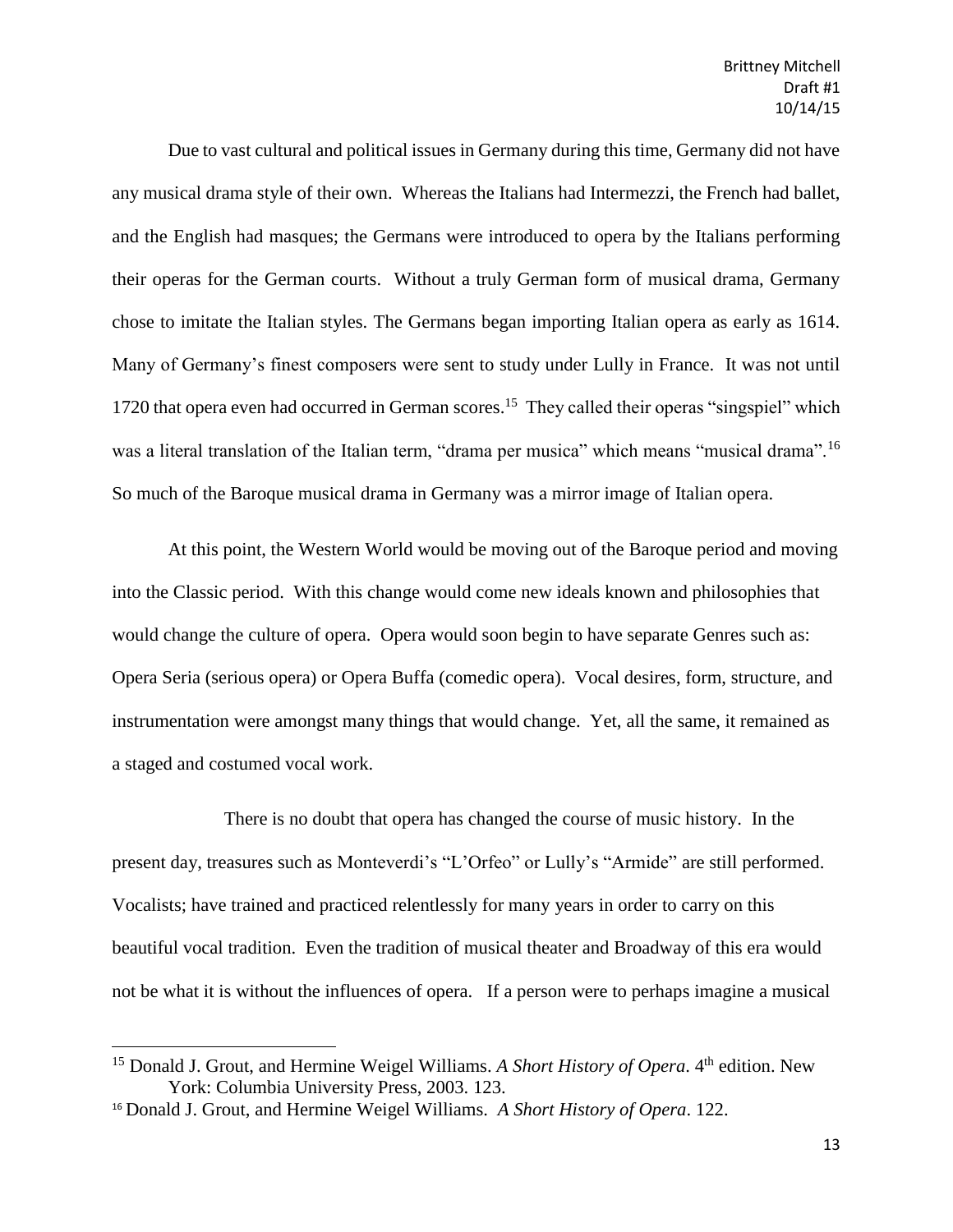world without the rich history of opera, chances are that person would see a world greatly unlike todays'. It is strange to think that all of this stemmed from an idea created hundreds of years ago in scholarly societies in Italy.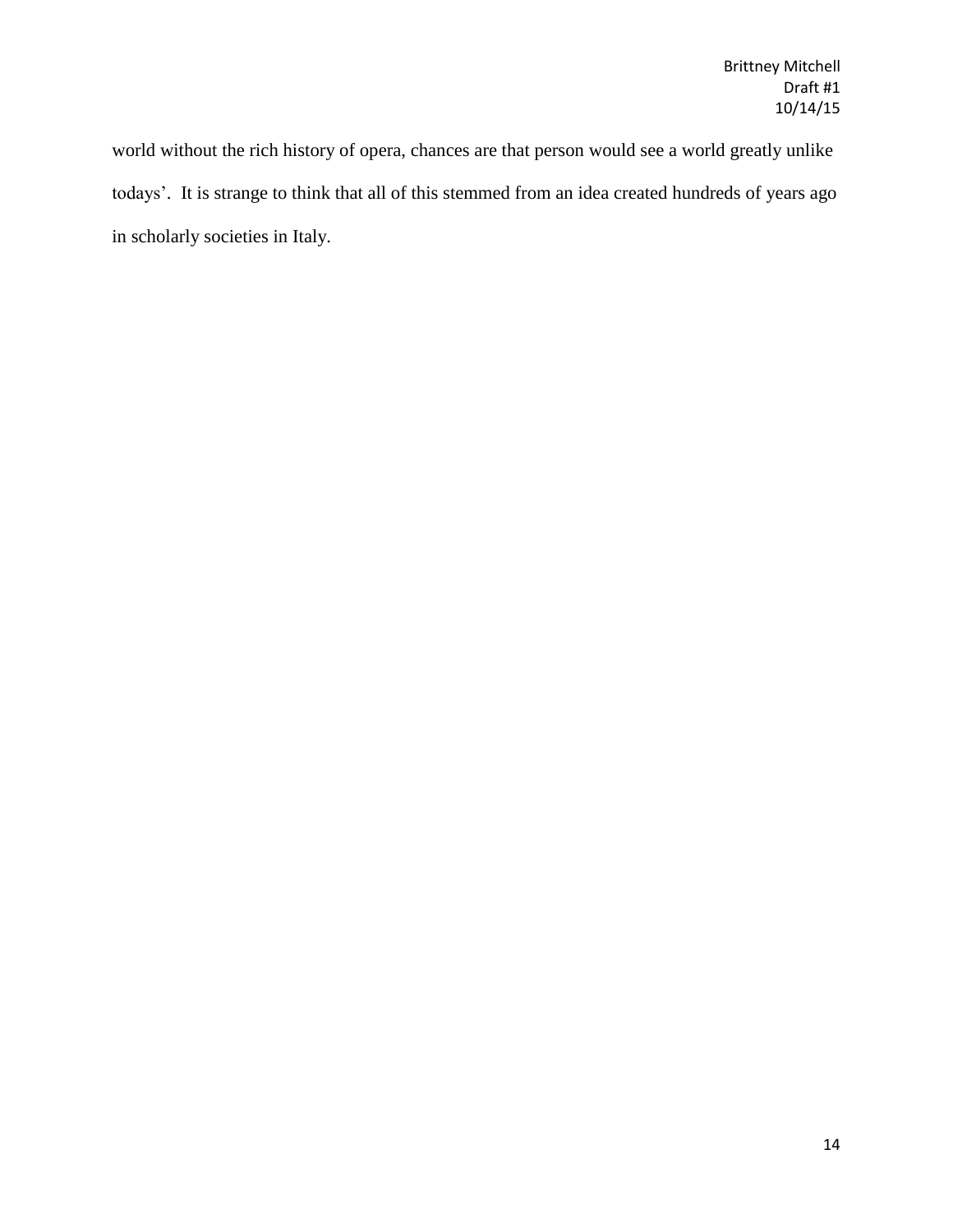## Bibliography

- Bonnet-Bourdelot, Jacques. "Dissertation on Good taste in Italian and French Music, and on Operas." In *Readings in The History of Music in Performance.* Bloomington Indiana: University Press, 1979.
- Burroff, Edith. *The Music of the Baroque.* New York: Da Capo Press, 1978.
- Bukofzer, Manfred F. *Music in the Baroque Era, from Monteverdi to Bach.* New York: W. W. Norton, 1947.

Cassaro, James P. "Two Operas by Cavalli." *Notes 71*, no. 4 (2015): 745-749.

Donington, Robert. *The Rise of Opera*. New York: Charles Scribner's Sons, 1981.

- Dreher, Jochen. "The Baroque Formulation of Consciousness: Bridging the 'Unbridgeable Gap' Through Indicational Representation." Review of *Galileo and the 'Invention' of Opera, a Study in the Phenomenology of Consciousness* Vol. 28, No. 1 (2005), Fred Kersten: 87- 94. Accessed September 30, 2015. [http://www.jstor.org/stable/20010399.](http://www.jstor.org/stable/20010399)
- Elson, Arthur. *The Book of Musical Knowledge; the History, Technique, and Appreciation of Music, Together With Lives of the Great Composers, for Music-Lovers, Students and Teachers.* New York: Tudor Pub. Co.,1927. 69-97.
- Ferguson, Donald Nivison. 1959. A History of Musical Thought. 3<sup>rd</sup> edition. New York: Appleton-Century-Crofts, 1959.
- Grout, Donald J., and Hermine Weigel Williams. A Short History of Opera. 4<sup>th</sup> edition. New York: Columbia University Press, 2003.
- Ketterer, Robert C. "Why Early Opera is Roman and Not Greek." In *Cambridge Opera Journal* Vol. 15, No. 1 (2003). 1-14. Accessed September 30, 2015. http://www.jstor.org/stable/3878316.
- Kirkendale, Warren. "The myth of the 'birth of opera' in the Florentine Camerata debunked by Emilio de' Cavalieri—A commemorative lecture." *The Opera Quarterly* 19. No. 4. (2003): 631-643.
- Krenek, Ernst. *Exploring Music; Essays.* New York: October House, 1966. 97-112.

Lang, Paul Henry. *Music in Western Civilization.* New York : W.W. Norton, 1997.

Lewis, Anthony, and Nigel Fortune. *Opera and Church Music 1630-1750.* New York: Oxford